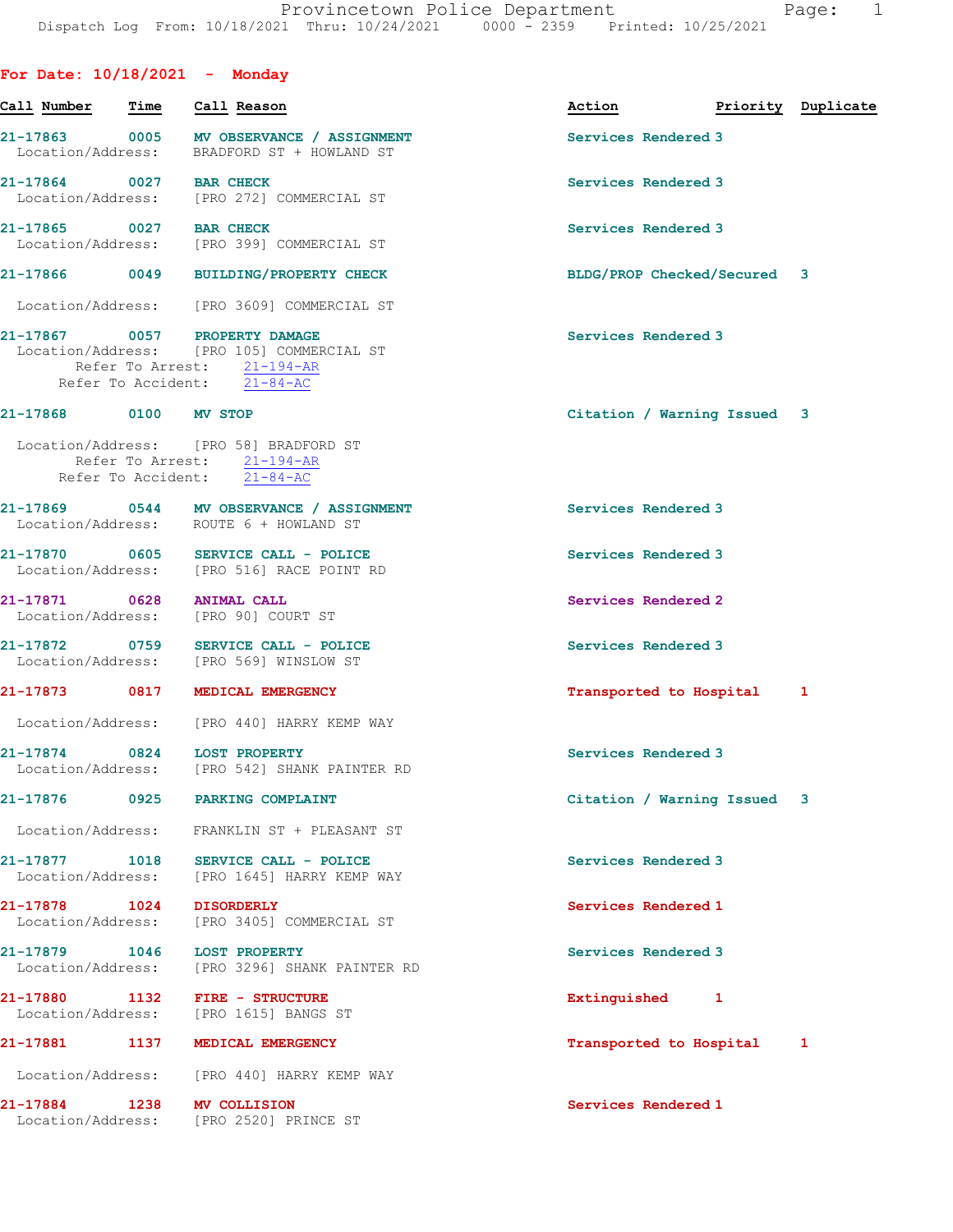21-17886 1240 FOLLOW UP Services Rendered 2 Location/Address: [PRO 569] WINSLOW ST Refer To Arrest: 21-193-AR

21-17885 1243 ASSIST DEPARTMENT / MUTUAL AID Services Rendered 3 Location/Address: [PRO 1183] COMMERCIAL ST

21-17887 1307 LOST PROPERTY Services Rendered 3 Location/Address: [PRO 542] SHANK PAINTER RD

21-17889 1456 ANIMAL CALL Services Rendered 2 Location/Address: [PRO 1317] COMMERCIAL ST

21-17890 1459 SERVICE CALL - POLICE Services Rendered 3 Location/Address: [PRO 569] WINSLOW ST

Location/Address: [PRO 751] BRADFORD ST

21-17894 1806 MV OBSERVANCE / ASSIGNMENT Services Rendered 3<br>
Location/Address: [PRO 3440] ROUTE 6 Location/Address:

21-17895 1851 ASSIST DEPARTMENT / MUTUAL AID Could Not Locate 3 Location/Address: [PRO 2521] ROUTE 6

Location/Address: [PRO 1219] WILLOW DR

21-17897 1943 BUILDING/PROPERTY CHECK Services Rendered 3 Location/Address: [PRO 3163] WINTHROP ST

21-17898 2038 BUILDING/PROPERTY CHECK Services Rendered 3 Location/Address: [PRO 571] ALDEN ST

21-17899 2040 BUILDING/PROPERTY CHECK Services Rendered 3 Location/Address: [PRO 2483] COMMERCIAL ST

21-17900 2103 BUILDING/PROPERTY CHECK Services Rendered 3 Location/Address: [PRO 2490] PROVINCELANDS RD

Location/Address: BRADFORD ST + HIGH POLE HILL

Location/Address: [PRO 399] COMMERCIAL ST

21-17905 2320 MEDICAL EMERGENCY Transported to Hospital 1

Location/Address: [PRO 658] MOZART AVE

## For Date: 10/19/2021 - Tuesday

21-17906 0022 BUILDING/PROPERTY CHECK BLDG/PROP Checked/Secured 3 Location/Address: [PRO 569] WINSLOW ST 21-17908 0030 MV OBSERVANCE / ASSIGNMENT Services Rendered 3 Location/Address: SHANK PAINTER RD + BRADFORD ST 21-17909 0046 BAR CHECK Services Rendered 3 Location/Address: [PRO 3443] COMMERCIAL ST 21-17910 0049 BUILDING/PROPERTY CHECK BLDG/PROP Checked/Secured 3 Location/Address: [PRO 3609] COMMERCIAL ST 21-17911 0114 MV OBSERVANCE / ASSIGNMENT Services Rendered 3 Location/Address: BRADFORD ST + HOWLAND ST

21-17891 1551 MEDICAL EMERGENCY 1 21-17891 Unfounded 1

21-17896 1905 MEDICAL EMERGENCY **1905** 1905 1905 1916

21-17901 2113 MV OBSERVANCE / ASSIGNMENT Services Rendered 3

21-17904 2205 BAR CHECK Services Rendered 3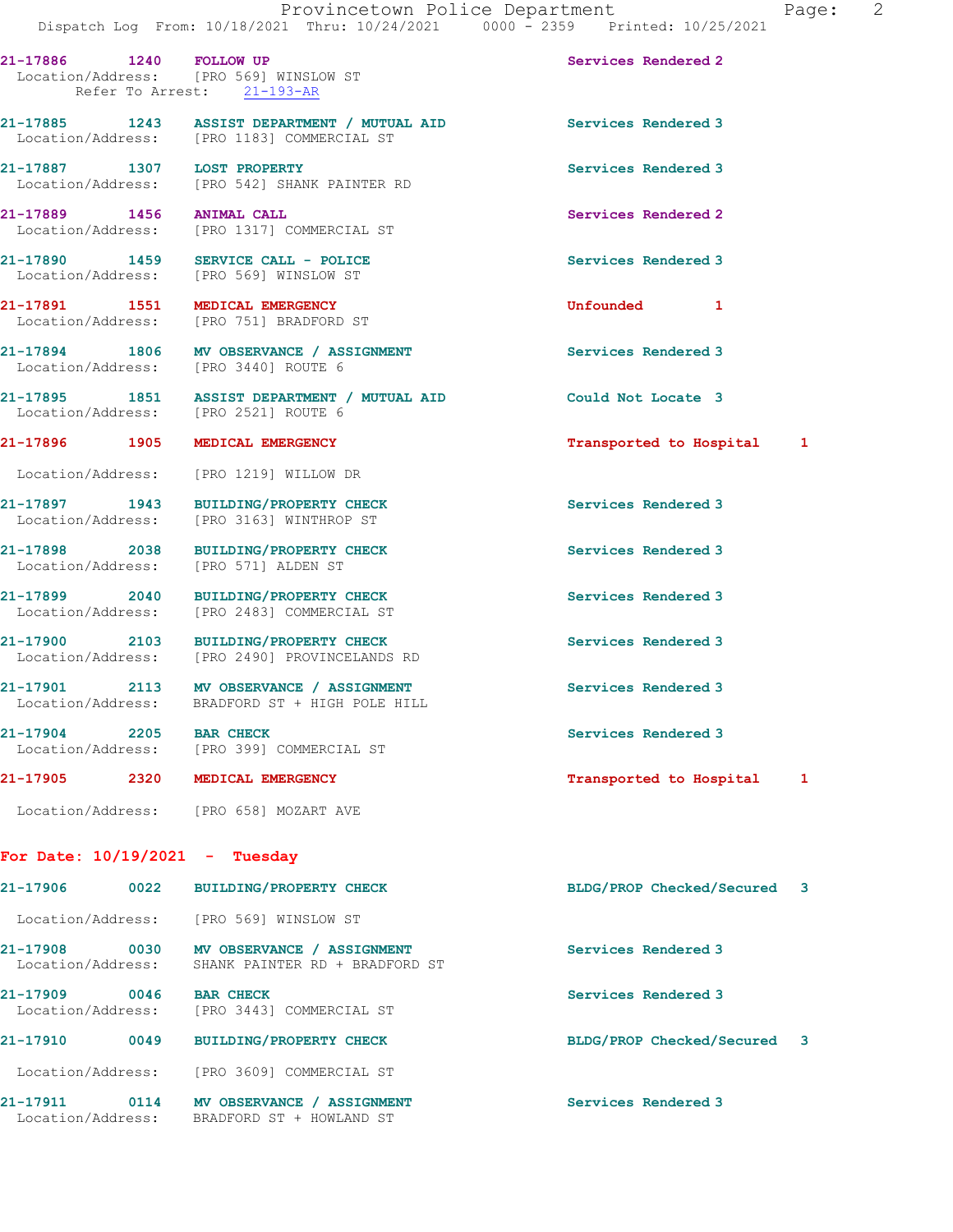|                               | 21-17912 0117 MEDICAL EMERGENCY<br>Location/Address: [PRO 542] SHANK PAINTER RD<br>Refer To $P/C$ : 21-195-AR | PATIENT REFUSAL 1           |              |
|-------------------------------|---------------------------------------------------------------------------------------------------------------|-----------------------------|--------------|
|                               | 21-17913 0148 MV OBSERVANCE / ASSIGNMENT<br>Location/Address: ROUTE 6 + CONWELL ST                            | Services Rendered 3         |              |
|                               | 21-17915 0224 BUILDING/PROPERTY CHECK                                                                         | BLDG/PROP Checked/Secured 3 |              |
|                               | Location/Address: [PRO 186] COMMERCIAL ST                                                                     |                             |              |
| 21-17916 0245                 | <b>BUILDING/PROPERTY CHECK</b>                                                                                | BLDG/PROP Checked/Secured 3 |              |
| Location/Address:             | [PRO 488] MAYFLOWER ST                                                                                        |                             |              |
| 21-17917 0320                 | BUILDING/PROPERTY CHECK                                                                                       | BLDG/PROP Checked/Secured 3 |              |
| Location/Address:             | [PRO 530] SHANK PAINTER RD                                                                                    |                             |              |
| 21-17918 0357                 | <b>BUILDING/PROPERTY CHECK</b>                                                                                | BLDG/PROP Checked/Secured 3 |              |
|                               | Location/Address: [PRO 516] RACE POINT RD                                                                     |                             |              |
| Location/Address:             | 21-17919 0507 BUILDING/PROPERTY CHECK<br>[PRO 2512] JEROME SMITH RD                                           | Services Rendered 3         |              |
| 21-17920 0508                 | <b>BUILDING/PROPERTY CHECK</b>                                                                                | BLDG/PROP Checked/Secured 3 |              |
|                               | Location/Address: [PRO 3259] MACMILLAN WHARF                                                                  |                             |              |
|                               | 21-17921 0524 BUILDING/PROPERTY CHECK<br>Location/Address: [PRO 521] ROUTE 6                                  | Services Rendered 3         |              |
|                               | 21-17922 0537 MV OBSERVANCE / ASSIGNMENT<br>Location/Address: [PRO 4041] BRADFORD ST                          | Services Rendered 3         |              |
|                               | 21-17923 0601 MEDICAL EMERGENCY                                                                               | Transported to Hospital 1   |              |
|                               | Location/Address: [PRO 542] SHANK PAINTER RD<br>Refer To $P/C$ : 21-195-AR                                    |                             |              |
|                               | 21-17924 0630 SERVICE CALL - POLICE<br>Location/Address: [PRO 516] RACE POINT RD                              | Services Rendered 3         | $\mathbf{1}$ |
|                               | 21-17925 0824 SERVICE CALL - POLICE<br>Location/Address: [PRO 569] WINSLOW ST                                 | Services Rendered 3         |              |
| 21-17926 0825 FOLLOW UP       | Location/Address: [PRO 569] WINSLOW ST<br>Refer To Arrest: 21-193-AR                                          | Services Rendered 2         |              |
|                               | 21-17927 0827 MEDICAL EMERGENCY                                                                               | Transported to Hospital 1   |              |
|                               | Location/Address: [PRO 2462] COMMERCIAL ST                                                                    |                             |              |
| 21-17928 0856 ASSIST CITIZEN  | Location/Address: [PRO 542] SHANK PAINTER RD                                                                  | Services Rendered 3         |              |
| 21-17929 0900 911 - GENERAL   | Location/Address: [PRO 542] SHANK PAINTER RD                                                                  | Services Rendered 1         |              |
| 21-17930 1006 TRAFFIC CONTROL | Location/Address: [PRO 2391] BRADFORD ST                                                                      | Services Rendered 3         |              |
| 21-17932 1225 ASSIST CITIZEN  | Location/Address: [PRO 542] SHANK PAINTER RD                                                                  | Services Rendered 3         |              |
| 21-17933 1233 MV HIT & RUN    | Location/Address: [PRO 3952] COMMERCIAL ST<br>Refer To Accident: 21-85-AC                                     | Services Rendered 2         |              |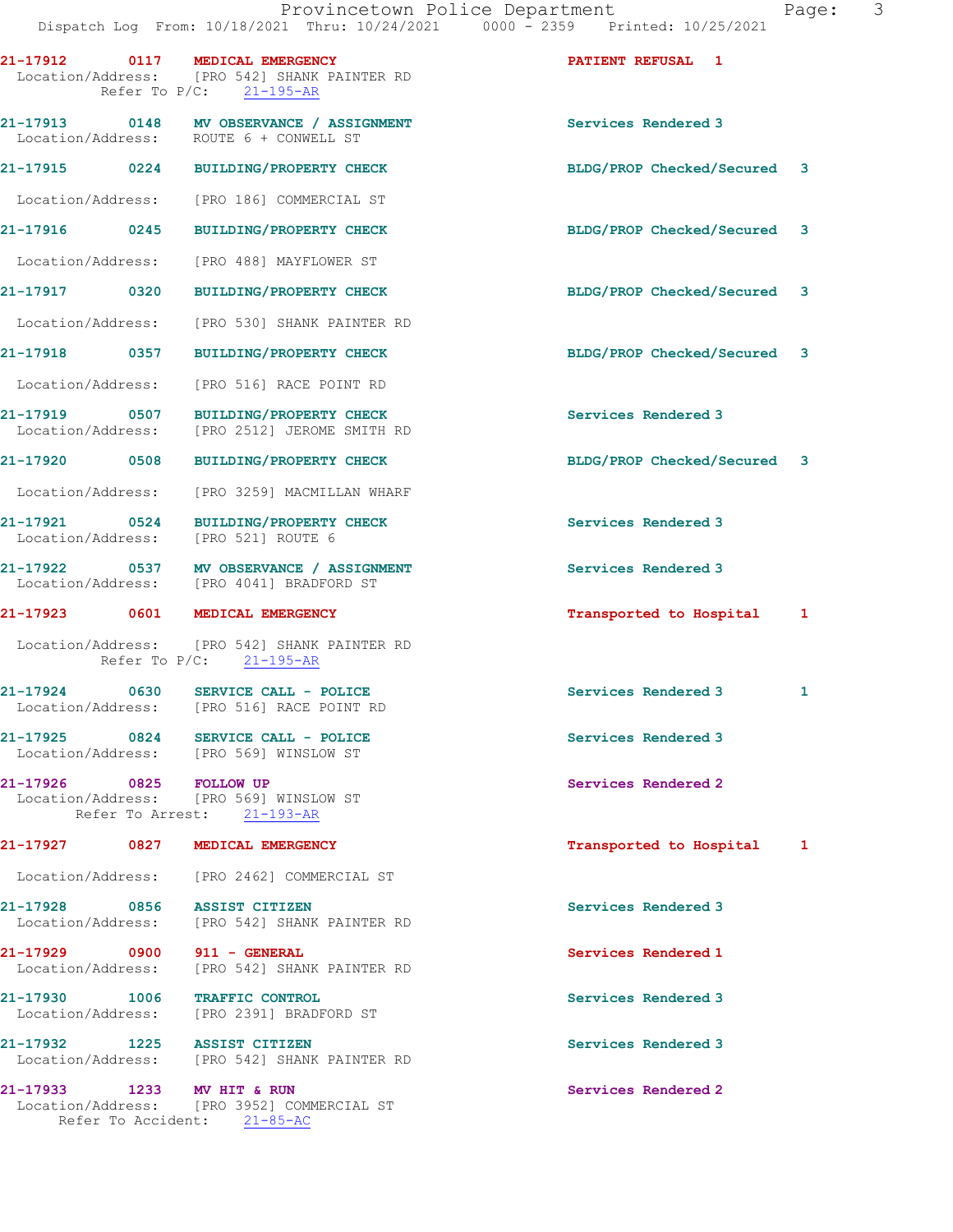21-17934 1406 PARKING COMPLAINT Services Rendered 3 Location/Address: STANDISH ST

21-17935 1509 SERVICE CALL - POLICE 21 Services Rendered 3 Location/Address: [PRO 488] MAYFLOWER ST

Location/Address: ROUTE 6 + SNAIL RD

Location/Address:

For Date: 10/20/2021 - Wednesday

21-17955 0015 BAR CHECK Services Rendered 3 Location/Address: [PRO 484] MASONIC PL 21-17956 0024 BUILDING/PROPERTY CHECK BLDG/PROP Checked/Secured 3 Location/Address: [PRO 175] COMMERCIAL ST 21-17958 0059 MV OBSERVANCE / ASSIGNMENT Services Rendered 3 Location/Address: SHANK PAINTER RD + BRADFORD ST 21-17959 0143 MV OBSERVANCE / ASSIGNMENT Services Rendered 3 Location/Address: ROUTE 6 + HOWLAND ST 21-17960 0151 BUILDING/PROPERTY CHECK BLDG/PROP Checked/Secured 3 Location/Address: [PRO 569] WINSLOW ST 21-17961 0222 LARCENY / FORGERY / FRAUD Services Rendered 2 Location/Address: [PRO 87] CENTER ST

21-17937 1607 MV OBSERVANCE / ASSIGNMENT Services Rendered 3

21-17938 1609 LARCENY / FORGERY / FRAUD Services Rendered 2<br>
Location/Address: [PRO 542] SHANK PAINTER RD [PRO 542] SHANK PAINTER RD

Location/Address: [PRO 900] COURT ST

21-17940 1628 KEEP THE PEACE Services Rendered 2 Location/Address: [PRO 1183] COMMERCIAL ST

21-17942 1753 MV OBSERVANCE / ASSIGNMENT Services Rendered 3 Location/Address: SHANK PAINTER RD + JEROME SMITH RD

21-17944 1851 BUILDING/PROPERTY CHECK Services Rendered 3 Location/Address: [PRO 3259] MACMILLAN WHARF

Location/Address: [PRO 3609] COMMERCIAL ST

21-17946 2010 BUILDING/PROPERTY CHECK Services Rendered 3 Location/Address: [PRO 2494] BRADFORD ST

21-17947 2028 MV OBSERVANCE / ASSIGNMENT Services Rendered 3 Location/Address: BRADFORD ST + RYDER ST

21-17948 2104 MV OBSERVANCE / ASSIGNMENT Services Rendered 3 Location/Address: BRADFORD ST + RYDER ST

21-17949 2125 BUILDING/PROPERTY CHECK Services Rendered 3

21-17951 2228 BUILDING/PROPERTY CHECK Services Rendered 3 Location/Address: [PRO 182] COMMERCIAL ST

Location/Address: [PRO 2554] COMMERCIAL ST

21-17962 0456 BUILDING/PROPERTY CHECK BLDG/PROP Checked/Secured 3

21-17939 1623 SERVICE CALL - POLICE Services Rendered 3

21-17950 1921 BUILDING/PROPERTY CHECK BLDG/PROP Checked/Secured 3

21-17953 2318 MEDICAL EMERGENCY Transported to Hospital 1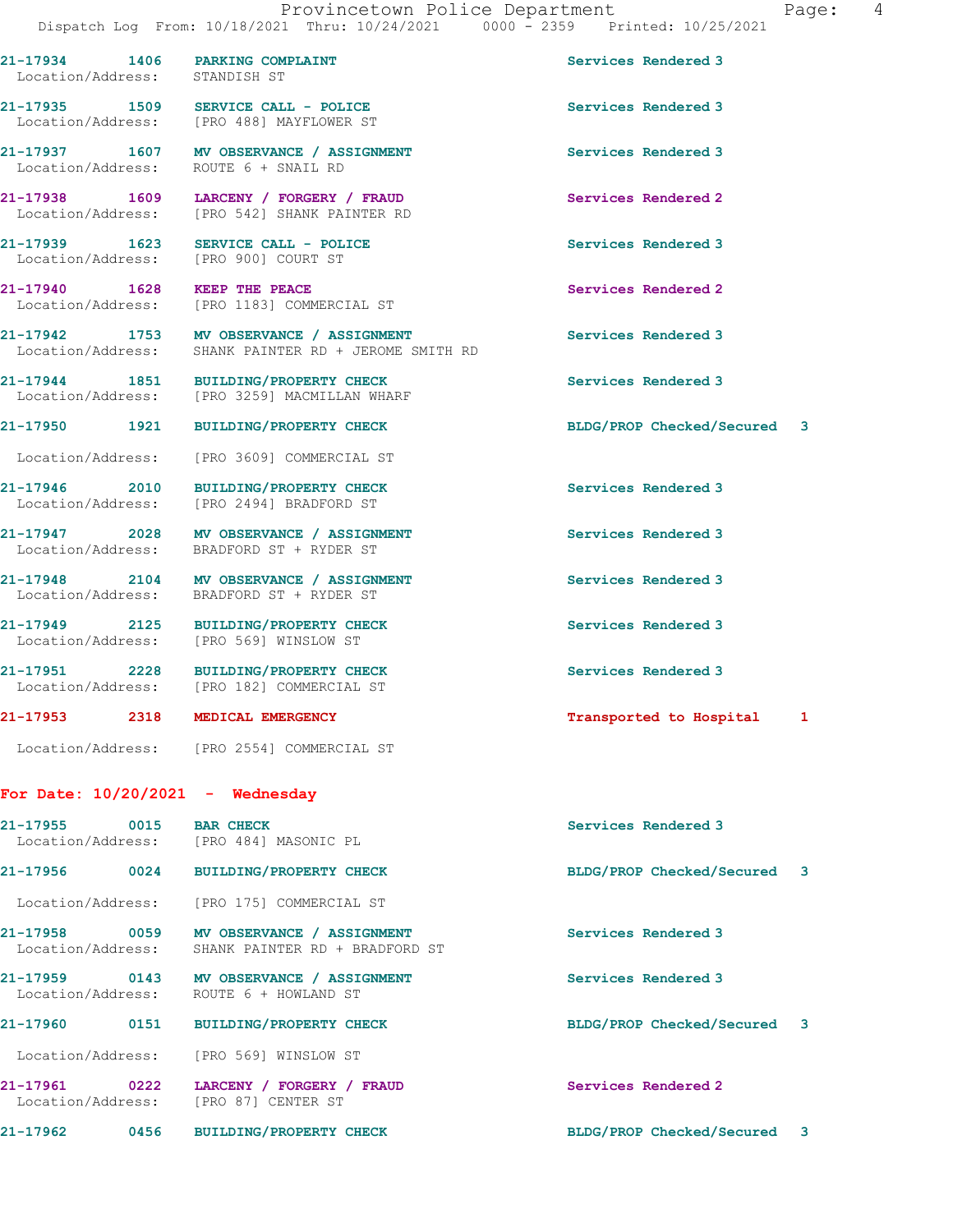Location/Address: [PRO 517] RACE POINT RD

21-17963 0549 MV OBSERVANCE / ASSIGNMENT Services Rendered 3 Location/Address: ROUTE 6

Location/Address: [PRO 433] RYDER ST EXT

21-17977 1201 LOST PROPERTY Services Rendered 3

21-17984 1455 SERVICE CALL - POLICE 21 Services Rendered 3

Location/Address:

21-17990 1648 BUILDING/PROPERTY CHECK Services Rendered 3 Location/Address: [PRO 3259] MACMILLAN WHARF

21-17992 1709 MV OBSERVANCE / ASSIGNMENT Services Rendered 3<br>
Location/Address: ROUTE 6 + SNAIL RD

Location/Address: [PRO 440] HARRY KEMP WAY

21-17995 1758 MV OBSERVANCE / ASSIGNMENT Services Rendered 3 Location/Address: ROUTE 6 + CONWELL ST

21-17964 0558 BUILDING/PROPERTY CHECK Services Rendered 3

21-17966 0630 SERVICE CALL - POLICE Services Rendered 3 1 [PRO 516] RACE POINT RD

21-17967 0654 MV COMPLAINT Services Rendered 2 Location/Address: [PRO 1798] BRADFORD ST

21-17968 0811 SERVICE CALL - POLICE 3 Services Rendered 3 Location/Address: [PRO 488] MAYFLOWER ST

21-17971 0904 LOST PROPERTY<br>
Location/Address: [PRO 542] SHANK PAINTER RD<br>
Services Rendered 3 [PRO 542] SHANK PAINTER RD

21-17972 1007 MEDICAL EMERGENCY Services Rendered 1 Location/Address: [PRO 804] COMMERCIAL ST

21-17973 1045 LOST PROPERTY Services Rendered 3 Location/Address: [PRO 204] COMMERCIAL ST

Location/Address: [PRO 3222] ALDEN ST

21-17976 1127 LOST PROPERTY Services Rendered 3 Location/Address: [PRO 542] SHANK PAINTER RD

Location/Address: [PRO 542] SHANK PAINTER RD

Location/Address: [PRO 106] COMMERCIAL ST

Location/Address: [PRO 2539] RYDER ST EXT

Location/Address: [PRO 569] WINSLOW ST

21-17985 1611 MEDICAL EMERGENCY Services Rendered 1 Location/Address: [PRO 3670] SHANK PAINTER RD

Location/Address: [PRO 1190] COMMERCIAL ST

21-17987 1623 LOST PROPERTY Services Rendered 3 Location/Address: [PRO 2539] RYDER ST EXT

21-17975 1109 MEDICAL EMERGENCY 1999 12-17975 1109 MEDICAL EMERGENCY

21-17980 1338 MEDICAL EMERGENCY **1200 1200 1200 1200 1200 1200 1200** 121 122 123 124 124 125 126 127 128 128 128 1

21-17983 1427 MEDICAL EMERGENCY Transported to Hospital 1

21-17986 1620 MEDICAL EMERGENCY Transported to Hospital 1

21-17993 1709 MEDICAL EMERGENCY 1999 17ansported to Hospital 1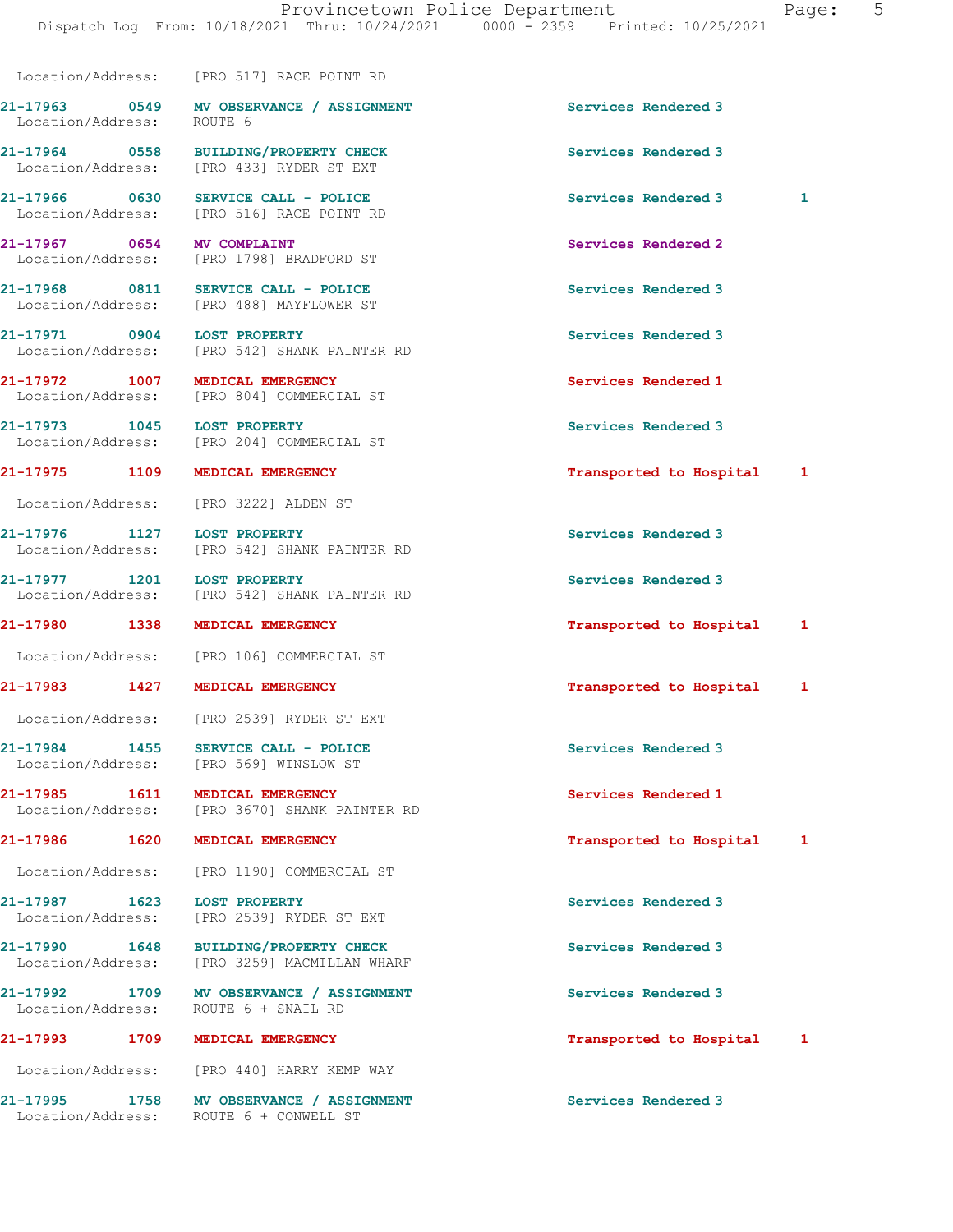21-17997 1818 MV STOP VERBAL WARNING 3

21-17999 1835 ALARM - FIRE **False Alarm** 1

21-18000 1855 ALARM - FIRE False Alarm 1

 Location/Address: [PRO 221] COMMERCIAL ST 21-18004 1950 MV OBSERVANCE / ASSIGNMENT Services Rendered 3 Location/Address: RYDER ST + BRADFORD ST 21-18005 1950 ANNOYING PHONE CALLS Services Rendered 3 Location/Address: [PRO 542] SHANK PAINTER RD 21-18007 2114 BUILDING/PROPERTY CHECK BLDG/PROP Checked/Secured 3 Location/Address: [PRO 526] RYDER ST EXT 21-18008 2130 MV OBSERVANCE / ASSIGNMENT Services Rendered 3 Location/Address: BRADFORD ST + HOWLAND ST 21-18009 2139 BUILDING/PROPERTY CHECK Services Rendered 3<br>
Location/Address: [PRO 569] WINSLOW ST [PRO 569] WINSLOW ST 21-18010 2250 MEDICAL EMERGENCY **Transported to Hospital** 1 Location/Address: [PRO 395] COMMERCIAL ST 21-18011 2252 MEDICAL EMERGENCY 2251 21-18011 Location/Address: [PRO 1190] COMMERCIAL ST 21-18012 2333 LARCENY / FORGERY / FRAUD Services Rendered 2 Location/Address: [PRO 3156] COMMERCIAL ST

## For Date:  $10/21/2021$  - Thursday

Location/Address: [PRO 2518] ROUTE 6

Location/Address: [PRO 2251] COMMERCIAL ST

Location/Address: [PRO 1300] BRADFORD ST EXT

Location/Address: [PRO 2540] RACE POINT RD

Location/Address: [PRO 523] COMMERCIAL ST

21-18014 0012 BUILDING/PROPERTY CHECK Services Rendered 3 Location/Address: [PRO 3259] MACMILLAN WHARF 21-18015 0016 BAR CHECK Services Rendered 3 Location/Address: [PRO 399] COMMERCIAL ST 21-18016 0017 ASSIST CITIZEN Services Rendered 3<br>
Location/Address: [PRO 3609] COMMERCIAL ST [PRO 3609] COMMERCIAL ST 21-18017 0030 BAR CHECK Services Rendered 3 [PRO 3443] COMMERCIAL ST 21-18018 0049 BUILDING/PROPERTY CHECK BLDG/PROP Checked/Secured 3 Location/Address: [PRO 1638] COMMERCIAL ST 21-18020 0102 MV OBSERVANCE / ASSIGNMENT Services Rendered 3 Location/Address: BRADFORD ST + RYDER ST 21-18021 0103 ALARM - GENERAL False Alarm 1

Location/Address: [PRO 1605] TREMONT ST

21-18022 0114 MEDICAL EMERGENCY PATIENT REFUSAL 1

21-18001 1916 BUILDING/PROPERTY CHECK Services Rendered 3 21-18002 1922 HAZARDS Referred to Other Agency 2

21-18003 1934 MV COMPLAINT Services Rendered 2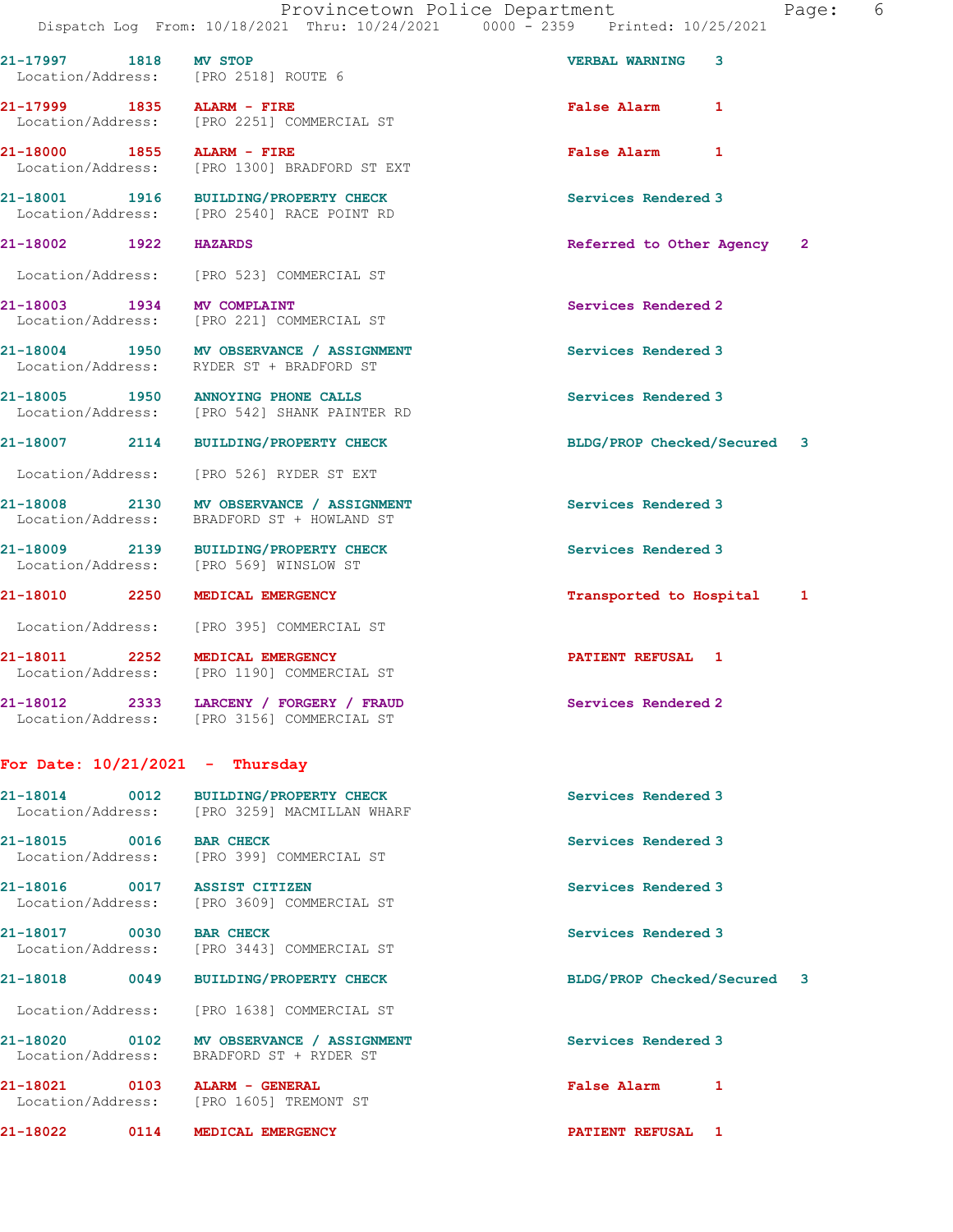Location/Address: [PRO 1190] COMMERCIAL ST

21-18023 0123 MV OBSERVANCE / ASSIGNMENT Services Rendered 3

21-18028 0811 SERVICE CALL - POLICE 21 Services Rendered 3

Location/Address: SNAIL RD

Location/Address: [PRO 30] BRADFORD ST

Location/Address: BRADFORD ST + RYDER ST

21-18024 0209 MV OBSERVANCE / ASSIGNMENT Services Rendered 3 Location/Address: ROUTE 6 + HOWLAND ST

21-18025 0254 BUILDING/PROPERTY CHECK Services Rendered 3 Location/Address: [PRO 2540] RACE POINT RD

21-18026 0544 SERVICE CALL - POLICE 20 Services Rendered 3 2 Location/Address: [PRO 516] RACE POINT RD

21-18027 0755 BUILDING/PROPERTY CHECK Services Rendered 3 Location/Address: [PRO 3430] COMMERCIAL ST

Location/Address: [PRO 488] MAYFLOWER ST

21-18029 0813 MV OBSERVANCE / ASSIGNMENT Services Rendered 3 Location/Address: ROUTE 6 + SNAIL RD

21-18032 0948 BY-LAW VIOLATION Services Rendered 2<br>
Location/Address: [PRO 4154] BRADFORD ST [PRO 4154] BRADFORD ST

21-18033 0954 PARKING COMPLAINT Services Rendered 3 Location/Address: [PRO 1210] PEARL ST

21-18035 1022 LOST PROPERTY Services Rendered 3 Location/Address: [PRO 542] SHANK PAINTER RD

21-18037 1200 ALARM - FIRE False Alarm 1 Location/Address: [PRO 3075] SHANK PAINTER RD

21-18038 1218 MV OBSERVANCE / ASSIGNMENT Services Rendered 3

21-18039 1240 BUILDING/PROPERTY CHECK Services Rendered 3 Location/Address: [PRO 2977] COMMERCIAL ST

Location/Address: [PRO 515] RACE POINT RD

21-18041 1356 ANIMAL CALL 30 Services Rendered 2

Location/Address: [PRO 437] FREEMAN ST

21-18043 1502 SERVICE CALL - POLICE 1999 Services Rendered 3<br>
Location/Address: [PRO 569] WINSLOW ST [PRO 569] WINSLOW ST

21-18044 1506 SERVICE CALL - POLICE Services Rendered 3 Location/Address: [PRO 488] MAYFLOWER ST

21-18045 1512 BUILDING/PROPERTY CHECK Services Rendered 3 Location/Address: [PRO 2512] JEROME SMITH RD

21-18047 1626 SERVICE CALL - POLICE PATIENT REFUSAL 3 Location/Address: [PRO 1190] COMMERCIAL ST

21-18049 1810 911 - GENERAL Services Rendered 1 Location/Address: [PRO 3296] SHANK PAINTER RD

21-18050 1903 MEDICAL EMERGENCY Transported to Hospital 1

Location/Address: [PRO 1245] SEASHORE PARK DR

21-18040 1329 911 - GENERAL Referred to Other Agency 1

21-18042 1406 MEDICAL EMERGENCY 1 21-18042 1 Transported to Hospital 1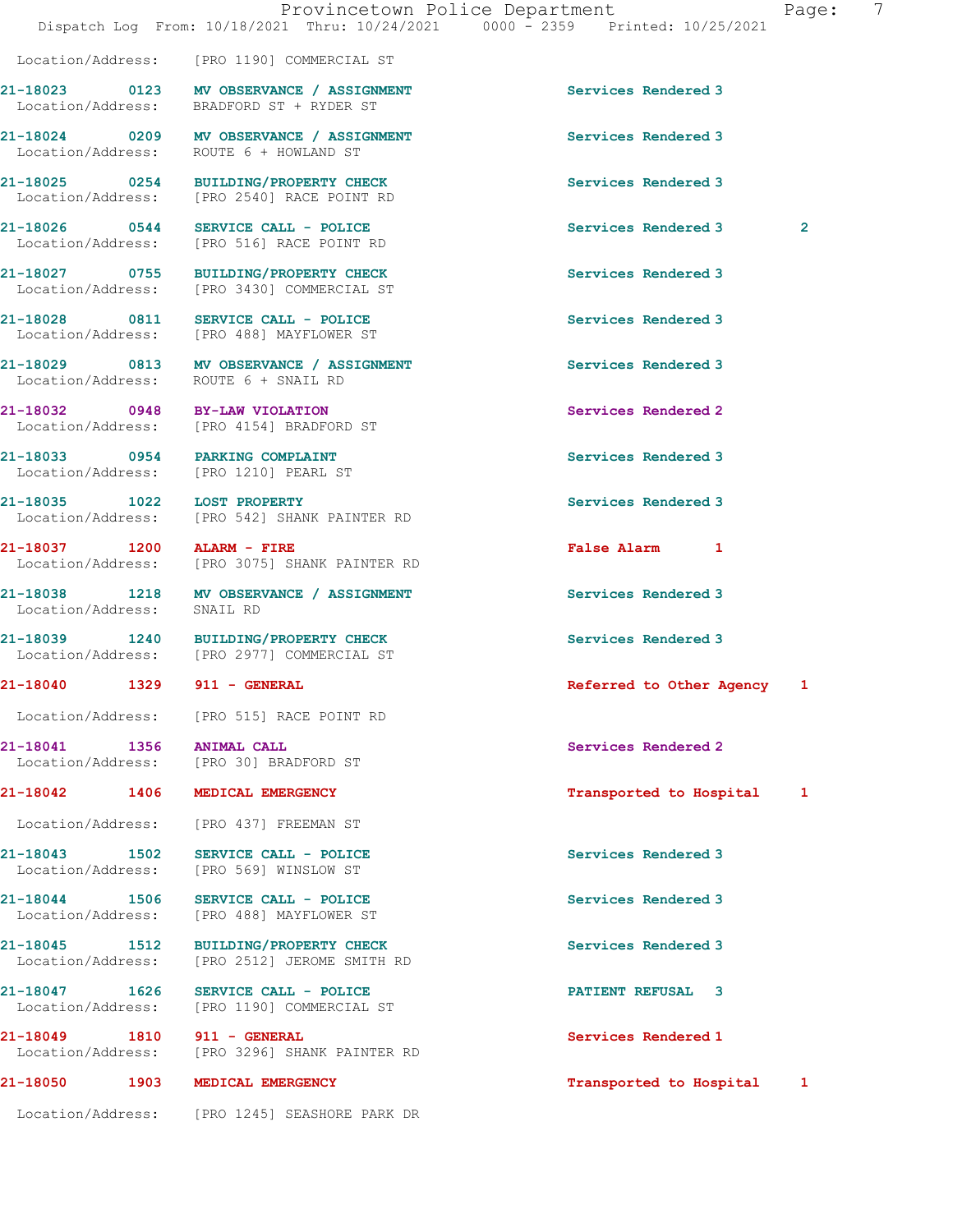| Page: | 8 |
|-------|---|
|       |   |
|       |   |

|                                                                 | Dispatch Log From: 10/18/2021 Thru: 10/24/2021                0000 - 2359    Printed: 10/25/2021 |                                         |
|-----------------------------------------------------------------|--------------------------------------------------------------------------------------------------|-----------------------------------------|
|                                                                 | 21-18052 1955 MV OBSERVANCE / ASSIGNMENT<br>Location/Address: COMMERCIAL ST + SNAIL RD           | Services Rendered 3                     |
| 21-18053 2124 ALARM - FIRE                                      | Location/Address: [PRO 155] COMMERCIAL ST                                                        | <b>False Alarm</b><br>1                 |
| 21-18055 2146 MV STOP                                           | Location/Address: [PRO 1685] COMMERCIAL ST                                                       | $\overline{3}$<br><b>VERBAL WARNING</b> |
| 21-18056 2200 ANIMAL CALL<br>Location/Address:                  | COMMERCIAL ST                                                                                    | Services Rendered 2                     |
| 21-18058 2218 ASSIST CITIZEN<br>Location/Address: COMMERCIAL ST |                                                                                                  | Services Rendered 3                     |
| 21-18059<br>2228                                                | <b>BUILDING/PROPERTY CHECK</b>                                                                   | BLDG/PROP Checked/Secured 3             |
|                                                                 | Location/Address: [PRO 182] COMMERCIAL ST                                                        |                                         |
| Location/Address:                                               | 21-18060 2252 BUILDING/PROPERTY CHECK<br>[PRO 519] RACE POINT RD                                 | Services Rendered 3                     |
|                                                                 | 21-18062 2355 BUILDING/PROPERTY CHECK                                                            | BLDG/PROP Checked/Secured 3             |
|                                                                 | Location/Address: [PRO 447] JEROME SMITH RD                                                      |                                         |

21-18063 2358 BAR CHECK Services Rendered 3 Location/Address: [PRO 399] COMMERCIAL ST

## For Date: 10/22/2021 - Friday

|                                                        | 21-18064 0003 BUILDING/PROPERTY CHECK                                                  | BLDG/PROP Checked/Secured 3 |
|--------------------------------------------------------|----------------------------------------------------------------------------------------|-----------------------------|
|                                                        | Location/Address: [PRO 444] HIGH POLE HILL                                             |                             |
| 21-18066 0035 BAR CHECK<br>Location/Address:           | [PRO 3443] COMMERCIAL ST                                                               | Services Rendered 3         |
|                                                        | 21-18067 0106 MV OBSERVANCE / ASSIGNMENT<br>Location/Address: BRADFORD ST + RYDER ST   | Services Rendered 3         |
|                                                        | 21-18068 0107 MV OBSERVANCE / ASSIGNMENT<br>Location/Address: BRADFORD ST + HOWLAND ST | Services Rendered 3         |
| 21-18070 0134 MV STOP<br>Refer To Arrest: 21-196-AR    | Location/Address: BRADFORD ST + FRANKLIN ST                                            | Arrest(s) Made 3            |
| Location/Address: [TRU] SALLYS WAY                     | 21-18071  0407  ASSIST DEPARTMENT / MUTUAL AID                                         | Services Rendered 3         |
|                                                        | 21-18072 0600 SERVICE CALL - POLICE<br>Location/Address: [PRO 516] RACE POINT RD       | Services Rendered 3         |
|                                                        | 21-18073 0746 BUILDING/PROPERTY CHECK<br>Location/Address: [PRO 2512] JEROME SMITH RD  | Services Rendered 3         |
|                                                        | 21-18074 0807 SERVICE CALL - POLICE<br>Location/Address: [PRO 488] MAYFLOWER ST        | Services Rendered 3         |
| 21-18075 0835 MV DISABLED<br>Location/Address: ROUTE 6 |                                                                                        | Services Rendered 2         |
|                                                        | 21-18076 0932 MEDICAL EMERGENCY                                                        | Transported to Hospital 1   |
|                                                        | Location/Address: [PRO 3222] ALDEN ST                                                  |                             |
|                                                        | 21-18077 0935 LARCENY / FORGERY / FRAUD<br>Location/Address: [PRO 3495] STABLE PATH    | $\overline{2}$<br>SPOKEN TO |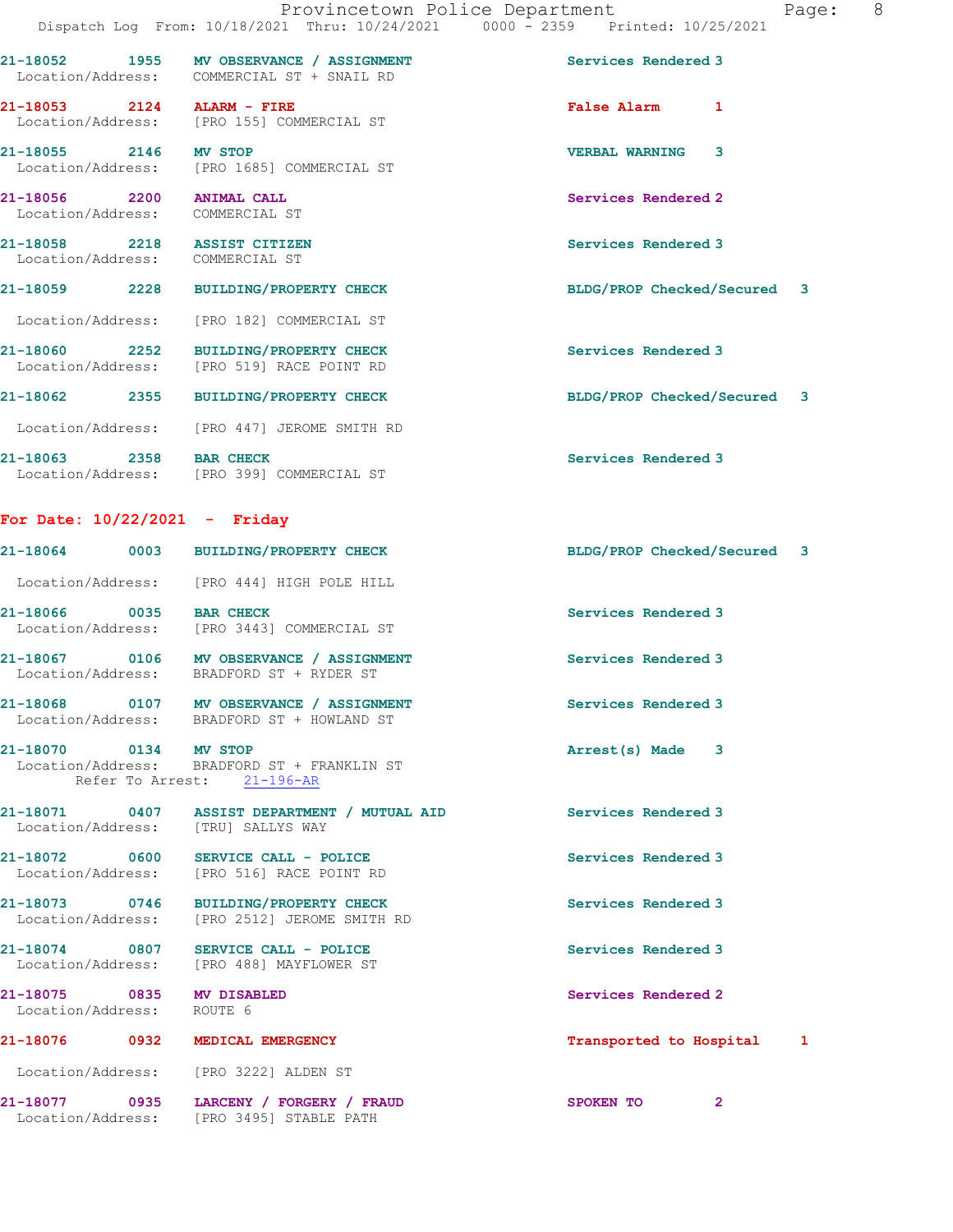|                                    |      | Dispatch Log From: 10/18/2021 Thru: 10/24/2021 0000 - 2359 Printed: 10/25/2021                           | Provincetown Police Department<br>- 9<br>Page: |
|------------------------------------|------|----------------------------------------------------------------------------------------------------------|------------------------------------------------|
|                                    |      | 21-18078 0939 LOST PROPERTY<br>Location/Address: [PRO 542] SHANK PAINTER RD                              | Services Rendered 3                            |
|                                    |      | 21-18079 1003 MEDICAL EMERGENCY                                                                          | Transported to Hospital 1                      |
|                                    |      | Location/Address: [PRO 1014] NELSON AVE                                                                  |                                                |
|                                    |      | 21-18081 1016 MV OBSERVANCE / ASSIGNMENT<br>Location/Address: [PRO 3440] ROUTE 6                         | Services Rendered 3                            |
|                                    |      | 21-18083 1035 PROPERTY DAMAGE<br>Location/Address: [PRO 3675] FRANKLIN ST<br>Refer To Accident: 21-86-AC | Services Rendered 3                            |
|                                    |      | 21-18085 1150 BUILDING/PROPERTY CHECK<br>Location/Address: [PRO 3259] MACMILLAN WHARF                    | Services Rendered 3                            |
|                                    |      | 21-18088 1247 MV HIT & RUN<br>Location/Address: [PRO 2542] COMMERCIAL ST<br>Refer To Accident: 21-87-AC  | Services Rendered 2                            |
|                                    |      | 21-18089 1337 LOST PROPERTY<br>Location/Address: [PRO 3296] SHANK PAINTER RD                             | Services Rendered 3                            |
| 21-18090 1416 TRESPASS             |      | Location/Address: [PRO 3494] BRADFORD ST                                                                 | SPOKEN TO<br>$\mathbf{2}$                      |
|                                    |      | 21-18091 1438 BUILDING/PROPERTY CHECK                                                                    | BLDG/PROP Checked/Secured 3                    |
|                                    |      | Location/Address: SHANK PAINTER RD                                                                       |                                                |
|                                    |      | 21-18092 1453 PARKING COMPLAINT<br>Location/Address: [PRO 4036] POINT ST                                 | Services Rendered 3                            |
|                                    |      | 21-18093 1500 SERVICE CALL - POLICE<br>Location/Address: [PRO 488] MAYFLOWER ST                          | Services Rendered 3                            |
| 21-18094 1510 FOLLOW UP            |      | Location/Address: [PRO 2542] COMMERCIAL ST                                                               | Services Rendered 2                            |
|                                    |      | 21-18095 1519 MV COMPLAINT<br>Location/Address: COURT ST + COMMERCIAL ST                                 | Services Rendered 2                            |
|                                    |      | 21-18096 1529 MEDICAL EMERGENCY<br>Location/Address: [PRO 1611] WINTHROP ST                              | SPOKEN TO<br>1                                 |
| Location/Address:                  |      | 21-18097 1609 MV COMPLAINT<br>ROUTE 6 + CONWELL ST                                                       | <b>VERBAL WARNING</b><br>$\mathbf{2}$          |
|                                    |      | 21-18098 1613 MEDICAL EMERGENCY<br>Location/Address: [PRO 3296] SHANK PAINTER RD                         | PATIENT REFUSAL 1                              |
| 21-18099 1703<br>Location/Address: |      | KEEP THE PEACE<br>[PRO 1183] COMMERCIAL ST                                                               | Services Rendered 2                            |
| 21-18104 1941                      |      | SUSPICIOUS ACTIVITY<br>Location/Address: [PRO 547] COMMERCIAL ST                                         | Services Rendered 2                            |
|                                    |      | 21-18105 2112 BUILDING/PROPERTY CHECK<br>Location/Address: [PRO 2483] COMMERCIAL ST                      | Services Rendered 3                            |
| 21-18106 2143 FOLLOW UP            |      | Location/Address: [PRO 542] SHANK PAINTER RD                                                             | Services Rendered 2                            |
|                                    |      | 21-18107 2148 BUILDING/PROPERTY CHECK<br>Location/Address: [PRO 569] WINSLOW ST                          | Services Rendered 3                            |
|                                    |      | 21-18108 2202 BUILDING/PROPERTY CHECK<br>Location/Address: [PRO 4041] BRADFORD ST                        | Services Rendered 3                            |
| 21-18109                           | 2212 | MV OBSERVANCE / ASSIGNMENT                                                                               | Services Rendered 3                            |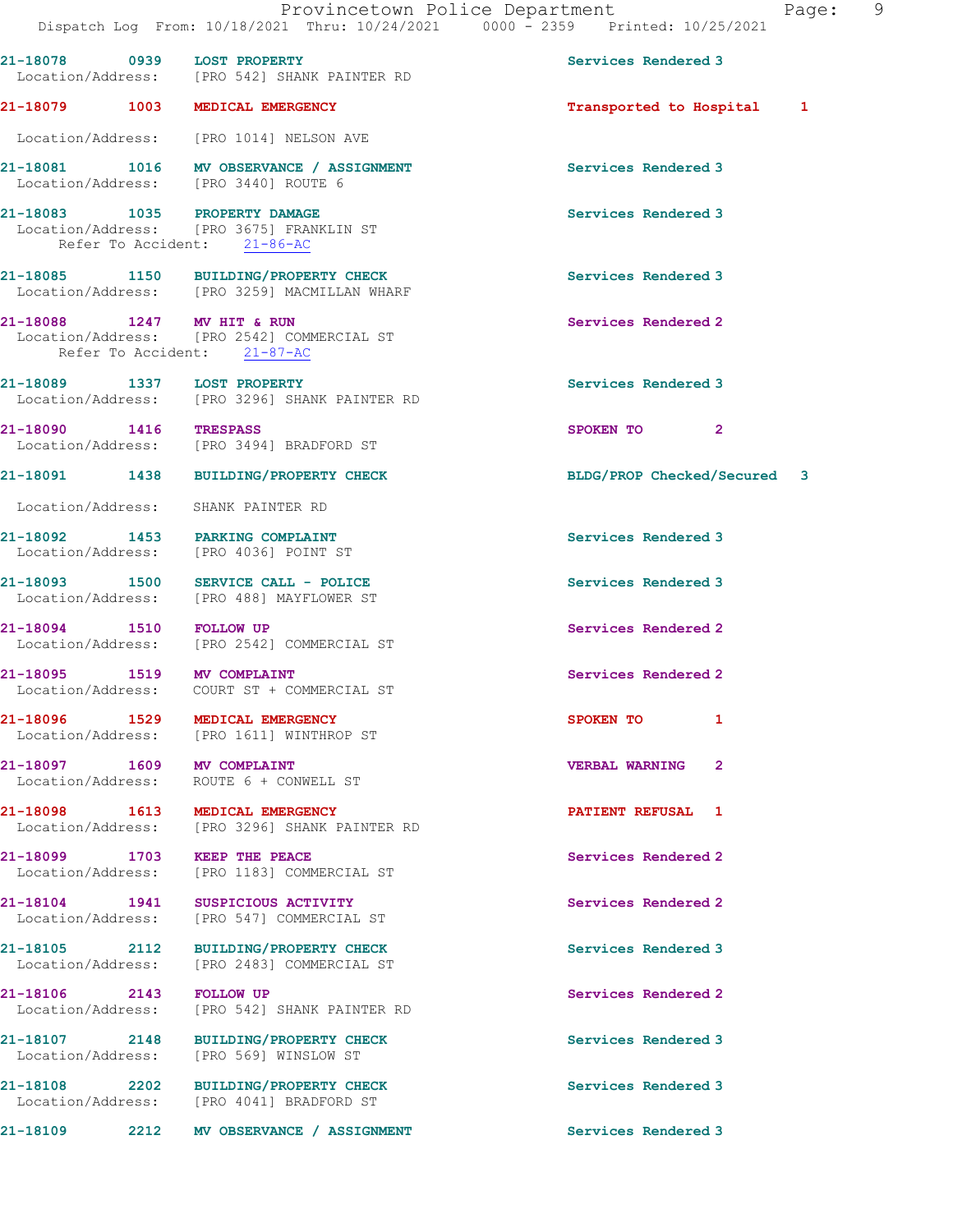Location/Address: BRADFORD ST + RYDER ST

## For Date: 10/23/2021 - Saturday

|                                                 |      | 21-18111 0008 BUILDING/PROPERTY CHECK                                                | BLDG/PROP Checked/Secured 3 |   |
|-------------------------------------------------|------|--------------------------------------------------------------------------------------|-----------------------------|---|
|                                                 |      | Location/Address: [PRO 545] SHANK PAINTER RD                                         |                             |   |
|                                                 |      | 21-18112 0010 BUILDING/PROPERTY CHECK                                                | BLDG/PROP Checked/Secured 3 |   |
|                                                 |      | Location/Address: [PRO 1778] SHANK PAINTER RD                                        |                             |   |
|                                                 |      | 21-18114 0020 MV OBSERVANCE / ASSIGNMENT<br>Location/Address: [PRO 595] BRADFORD ST  | Services Rendered 3         |   |
|                                                 |      | 21-18115 0105 BUILDING/PROPERTY CHECK                                                | BLDG/PROP Checked/Secured 3 |   |
|                                                 |      | Location/Address: [PRO 379] COMMERCIAL ST                                            |                             |   |
| 21-18116 0108 MV STOP                           |      | Location/Address: COMMERCIAL ST + CARVER ST                                          | <b>VERBAL WARNING 3</b>     |   |
|                                                 |      | 21-18118 0151 BUILDING/PROPERTY CHECK                                                | BLDG/PROP Checked/Secured 3 |   |
|                                                 |      | Location/Address: [PRO 1638] COMMERCIAL ST                                           |                             |   |
|                                                 |      | 21-18119 0158 ESCORT / TRANSPORT<br>Location/Address: BRADFORD ST + ATLANTIC AVE     | Services Rendered 3         |   |
|                                                 |      | 21-18120 0208 MEDICAL EMERGENCY                                                      | Transported to Hospital 1   |   |
|                                                 |      | Location/Address: BRADFORD ST + ATLANTIC AVE                                         |                             |   |
|                                                 |      | 21-18121 0319 BUILDING/PROPERTY CHECK                                                | BLDG/PROP Checked/Secured 3 |   |
|                                                 |      | Location/Address: [PRO 488] MAYFLOWER ST                                             |                             |   |
|                                                 |      | 21-18122 0325 BUILDING/PROPERTY CHECK                                                | BLDG/PROP Checked/Secured 3 |   |
|                                                 |      | Location/Address: [PRO 3295] MAYFLOWER ST                                            |                             |   |
|                                                 |      | 21-18123 0439 MV OBSERVANCE / ASSIGNMENT<br>Location/Address: ROUTE 6 + SNAIL RD     | Services Rendered 3         |   |
|                                                 |      | 21-18124 0449 MISSING PERSON<br>Location/Address: [PRO 105] COMMERCIAL ST            | Services Rendered 1         |   |
|                                                 |      | 21-18125 0605 SERVICE CALL - POLICE<br>Location/Address: [PRO 516] RACE POINT RD     | Services Rendered 3         |   |
| 21-18126                                        |      | 0640 BUILDING/PROPERTY CHECK                                                         | BLDG/PROP Checked/Secured 3 |   |
|                                                 |      | Location/Address: [PRO 519] RACE POINT RD                                            |                             |   |
| 21-18127 0730 GENERAL INFO<br>Location/Address: |      | CONWELL ST                                                                           | Services Rendered 3         |   |
|                                                 |      | 21-18128 0901 MV OBSERVANCE / ASSIGNMENT<br>Location/Address: [PRO 4136] BRADFORD ST | Services Rendered 3         |   |
| 21-18129                                        | 0911 | MEDICAL EMERGENCY                                                                    | Transported to Hospital     | 1 |
|                                                 |      | Location/Address: [PRO 1006] NELSON AVE                                              |                             |   |
|                                                 |      | 21-18130 0945 MEDICAL EMERGENCY                                                      | Transported to Hospital     | 1 |
|                                                 |      | Location/Address: [PRO 3730] BAYBERRY AVE                                            |                             |   |
| 21-18133                                        | 1047 | <b>LOST PROPERTY</b><br>Location/Address: [PRO 385] COMMERCIAL ST                    | Services Rendered 3         |   |
|                                                 |      |                                                                                      |                             |   |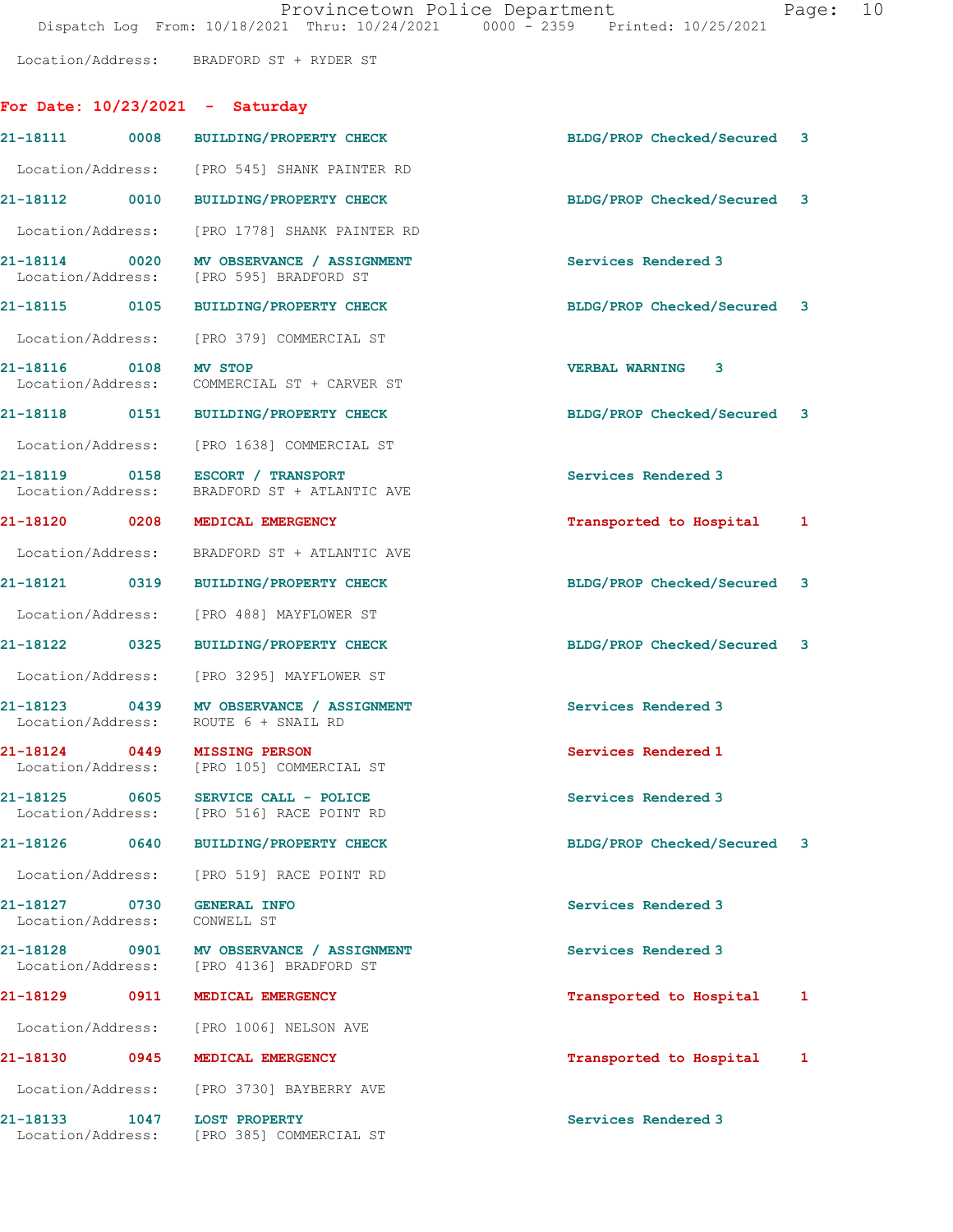|                                            |      | 21-18134 1108 TRAFFIC CONTROL<br>Location/Address: [PRO 512] PRINCE ST                    | Services Rendered 3         |   |
|--------------------------------------------|------|-------------------------------------------------------------------------------------------|-----------------------------|---|
|                                            |      | 21-18136 1219 BUILDING/PROPERTY CHECK                                                     | BLDG/PROP Checked/Secured 3 |   |
|                                            |      | Location/Address: [PRO 440] HARRY KEMP WAY                                                |                             |   |
|                                            |      | 21-18137 1225 MV OBSERVANCE / ASSIGNMENT<br>Location/Address: [PRO 2094] CONWELL ST       | Services Rendered 3         |   |
|                                            |      | 21-18138 1257 PARKING COMPLAINT<br>Location/Address: [PRO 1952] COMMERCIAL ST             | <b>GONE ON ARRIVAL 3</b>    |   |
|                                            |      | 21-18139 1415 DISTURBANCE - FIGHT / ARGUMENT<br>Location/Address: [PRO 2539] RYDER ST EXT | SPOKEN TO<br>$\mathbf{1}$   |   |
|                                            |      | 21-18141 1534 LOST PROPERTY<br>Location/Address: [PRO 542] SHANK PAINTER RD               | Services Rendered 3         |   |
|                                            |      | 21-18142 1552 MV OBSERVANCE / ASSIGNMENT<br>Location/Address: [PRO 3440] ROUTE 6          | Services Rendered 3         |   |
| 21-18143 1558 MV STOP                      |      | Location/Address: ROUTE 6 + SNAIL RD                                                      | <b>VERBAL WARNING 3</b>     |   |
|                                            |      | 21-18144 1600 MEDICAL EMERGENCY                                                           | Transported to Hospital     | 1 |
|                                            |      | Location/Address: [PRO 440] HARRY KEMP WAY                                                |                             |   |
| 21-18145   1606   ANIMAL CALL              |      | Location/Address: [PRO 821] COMMERCIAL ST                                                 | Services Rendered 2         |   |
|                                            |      | 21-18146  1646  MEDICAL EMERGENCY                                                         | Transported to Hospital 1   |   |
|                                            |      | Location/Address: [PRO 356] COMMERCIAL ST                                                 |                             |   |
| 21-18148 1712 MV HIT & RUN                 |      | Location/Address: [PRO 165] COMMERCIAL ST                                                 | Services Rendered 2         |   |
|                                            |      | 21-18149 1719 LARCENY / FORGERY / FRAUD<br>Location/Address: [PRO 1234] ALDEN ST          | Services Rendered 2         |   |
|                                            |      | 21-18150 1753 MV STOP<br>Location/Address: [PRO 3430] COMMERCIAL ST                       | <b>VERBAL WARNING 3</b>     |   |
|                                            |      | 21-18151 1759 BUILDING/PROPERTY CHECK<br>Location/Address: [PRO 3430] COMMERCIAL ST       | Services Rendered 3         |   |
|                                            |      | 21-18153 1803 MV OBSERVANCE / ASSIGNMENT<br>Location/Address: ROUTE 6 + SNAIL RD          | Services Rendered 3         |   |
| 21-18154 1818 MV STOP                      |      | Location/Address: ROUTE 6 + SNAIL RD                                                      | <b>VERBAL WARNING</b><br>3  |   |
|                                            |      | 21-18155 1831 TRAFFIC CONTROL                                                             | Citation / Warning Issued   | 3 |
| Location/Address: COMMERCIAL ST            |      |                                                                                           |                             |   |
| Location/Address:                          |      | 21-18156 1915 MEDICAL EMERGENCY<br>[PRO 1190] COMMERCIAL ST                               | PATIENT REFUSAL 1           |   |
| 21-18157 1937 MV STOP<br>Location/Address: |      | ROUTE 6 + SNAIL RD                                                                        | <b>VERBAL WARNING</b><br>3  |   |
|                                            |      | 21-18158 2009 BUILDING/PROPERTY CHECK                                                     | BLDG/PROP Checked/Secured 3 |   |
|                                            |      | Location/Address: [PRO 175] COMMERCIAL ST                                                 |                             |   |
| 21-18159                                   | 2020 | <b>BUILDING/PROPERTY CHECK</b>                                                            | BLDG/PROP Checked/Secured   | 3 |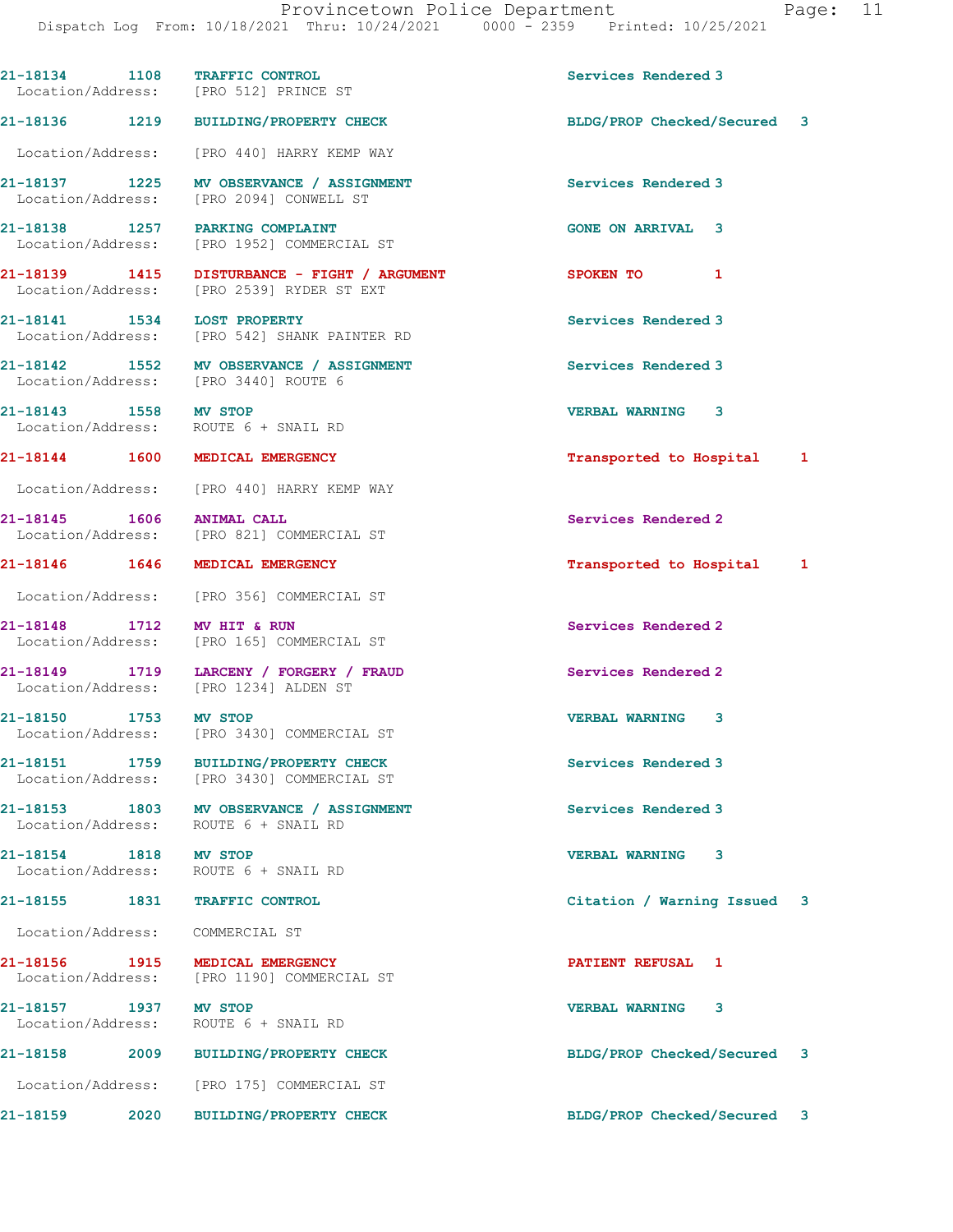|                                                                               | Provincetown Police Department<br>Dispatch Log From: 10/18/2021 Thru: 10/24/2021 0000 - 2359 Printed: 10/25/2021 |                             | Page: 12 |  |
|-------------------------------------------------------------------------------|------------------------------------------------------------------------------------------------------------------|-----------------------------|----------|--|
|                                                                               | Location/Address: [PRO 175] COMMERCIAL ST                                                                        |                             |          |  |
| 21-18160 2022 ANIMAL CALL                                                     | Location/Address: [PRO 1221] PROVINCELANDS RD                                                                    | Services Rendered 2         |          |  |
|                                                                               | 21-18161 2023 BUILDING/PROPERTY CHECK<br>Location/Address: [PRO 2977] COMMERCIAL ST                              | Services Rendered 3         |          |  |
|                                                                               | 21-18162 2043 BUILDING/PROPERTY CHECK<br>Location/Address: [PRO 530] SHANK PAINTER RD                            | Services Rendered 3         |          |  |
| 21-18163 2130 BAR CHECK                                                       | Location/Address: [PRO 2832] COMMERCIAL ST                                                                       | Services Rendered 3         |          |  |
| 21-18164 2138 HARASSMENT / THREATS<br>Location/Address: [PRO 2940] NELSON AVE |                                                                                                                  | SPOKEN TO 2                 |          |  |
|                                                                               | 21-18165 2205 BAR CHECK<br>Location/Address: [PRO 399] COMMERCIAL ST                                             | Services Rendered 3         |          |  |
| 21-18169 2350 BAR CHECK                                                       | Location/Address: [PRO 2737] COMMERCIAL ST                                                                       | Services Rendered 3         |          |  |
|                                                                               | 21-18170 2359 BUILDING/PROPERTY CHECK                                                                            | BLDG/PROP Checked/Secured 3 |          |  |
| Location/Address: [PRO 1780] JOHNSON ST                                       |                                                                                                                  |                             |          |  |
| For Date: $10/24/2021$ - Sunday                                               |                                                                                                                  |                             |          |  |
| Location/Address: ROUTE 6 + SNAIL RD                                          | 21-18167 0008 MV OBSERVANCE / ASSIGNMENT                                                                         | Services Rendered 3         |          |  |
| 21-18168 0023 MV STOP<br>Location/Address: [PRO 3672] ROUTE 6                 |                                                                                                                  | <b>VERBAL WARNING 3</b>     |          |  |
|                                                                               | 21-18171 0030 BUILDING/PROPERTY CHECK                                                                            | BLDG/PROP Checked/Secured 3 |          |  |
|                                                                               | Location/Address: [PRO 3609] COMMERCIAL ST                                                                       |                             |          |  |
| Location/Address: [PRO 1566] CONWELL ST                                       | 21-18172 0048 MV OBSERVANCE / ASSIGNMENT                                                                         | Services Rendered 3         |          |  |
| 21-18173 0050 MV STOP                                                         | Location/Address: [PRO 3069] BRADFORD ST                                                                         | <b>VERBAL WARNING 3</b>     |          |  |
|                                                                               | 21-18175 0157 BUILDING/PROPERTY CHECK                                                                            | BLDG/PROP Checked/Secured 3 |          |  |
|                                                                               | Location/Address: [PRO 440] HARRY KEMP WAY                                                                       |                             |          |  |
|                                                                               | 21-18176 0213 BUILDING/PROPERTY CHECK<br>Location/Address: [PRO 3318] CEMETERY RD                                | Services Rendered 3         |          |  |
|                                                                               | 21-18177 0235 BUILDING/PROPERTY CHECK                                                                            | BLDG/PROP Checked/Secured 3 |          |  |
|                                                                               | Location/Address: [PRO 516] RACE POINT RD                                                                        |                             |          |  |
| Location/Address:                                                             | 21-18178 0256 MV OBSERVANCE / ASSIGNMENT<br>BRADFORD ST + HIGH POLE HILL                                         | Services Rendered 3         |          |  |
| 21-18179 0444 911 - GENERAL<br>Location/Address: [PRO 506] PEARL ST           |                                                                                                                  | Services Rendered 1         |          |  |
| 21-18180 0527 ALARM - FIRE<br>Location/Address:                               | [PRO 780] BROWNE ST                                                                                              | Services Rendered 1         |          |  |
| 21-18181 0533 PARK, WALK & TALK                                               | Location/Address: [PRO 3259] MACMILLAN WHARF                                                                     | Services Rendered 3         |          |  |
|                                                                               | 21-18182 0536 BUILDING/PROPERTY CHECK<br>Location/Address: [PRO 2540] RACE POINT RD                              | Services Rendered 3         |          |  |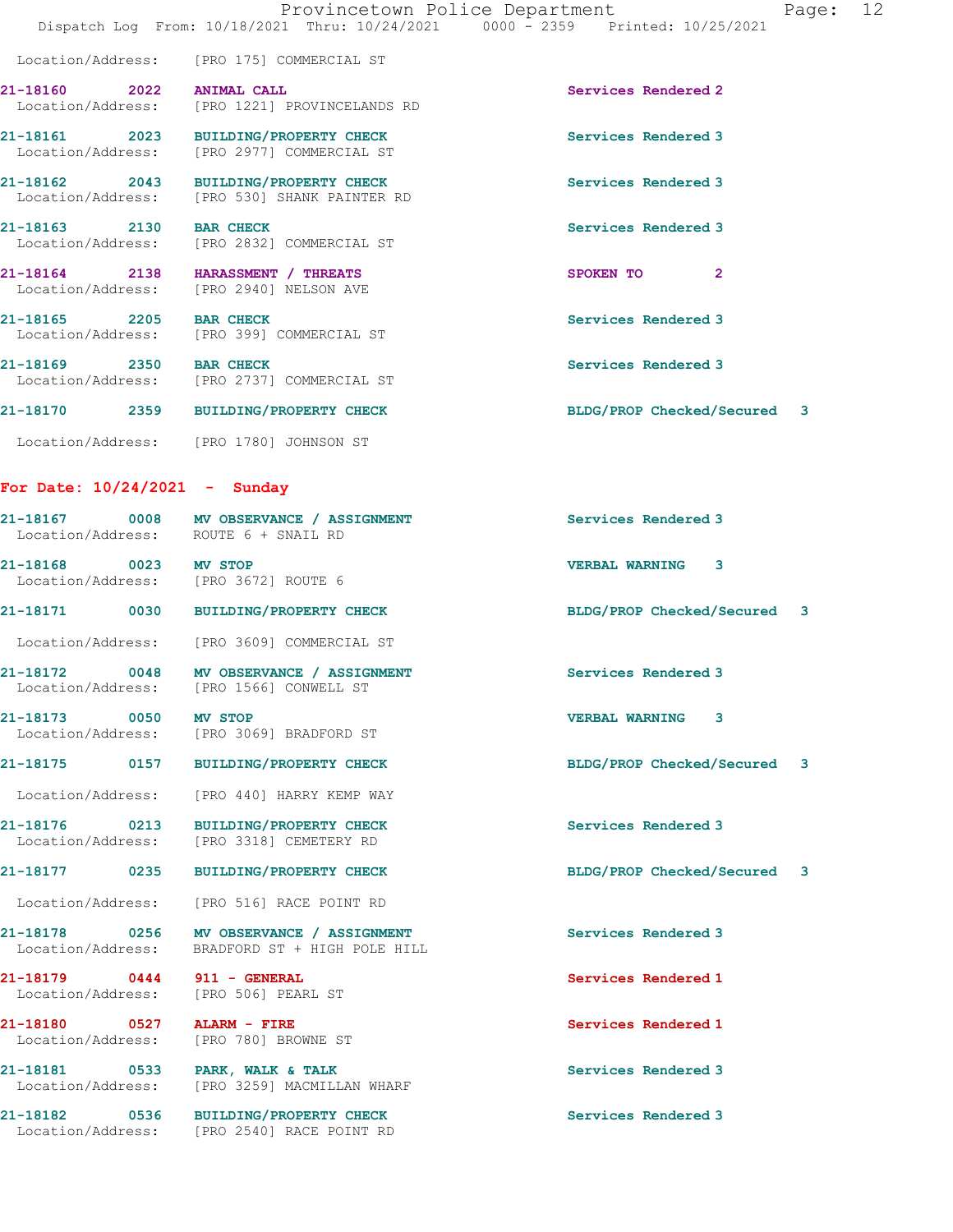|                            | 21-18183 0550 MEDICAL EMERGENCY                                                                          | Transported to Hospital     | 1 |
|----------------------------|----------------------------------------------------------------------------------------------------------|-----------------------------|---|
|                            | Location/Address: [PRO 781] CAPTAIN BERTIES WAY                                                          |                             |   |
| 21-18184 0600              | <b>BUILDING/PROPERTY CHECK</b><br>Location/Address: [PRO 433] RYDER ST EXT                               | Services Rendered 3         |   |
|                            | 21-18185 0600 MV OBSERVANCE / ASSIGNMENT<br>Location/Address: RYDER ST + BRADFORD ST                     | Services Rendered 3         |   |
|                            | 21-18186 0655 BUILDING/PROPERTY CHECK                                                                    | BLDG/PROP Checked/Secured 3 |   |
|                            | Location/Address: [PRO 1638] COMMERCIAL ST                                                               |                             |   |
|                            | 21-18187 0712 LOST PROPERTY<br>Location/Address: [PRO 542] SHANK PAINTER RD                              | Services Rendered 3         |   |
|                            | 21-18190 0848 PROPERTY DAMAGE<br>Location/Address: [PRO 1419] PLEASANT ST<br>Refer To Accident: 21-88-AC | Investigated 3              |   |
|                            | 21-18191 0914 MEDICAL EMERGENCY<br>Location/Address: [PRO 357] COMMERCIAL ST                             | <b>PATIENT REFUSAL 1</b>    |   |
|                            | 21-18193 0939 ASSIST DEPARTMENT / MUTUAL AID<br>Location/Address: [PRO 2499] RACE POINT RD               | Services Rendered 3         |   |
|                            | 21-18194 0945 MEDICAL EMERGENCY                                                                          | Transported to Hospital     | 1 |
|                            | Location/Address: [PRO 1369] COURT ST                                                                    |                             |   |
| 21-18196 1005              | MEDICAL EMERGENCY<br>Location/Address: [PRO 1559] CONANT ST                                              | PATIENT REFUSAL 1           |   |
|                            | 21-18197 1019 HARASSMENT / THREATS<br>Location/Address: [PRO 569] WINSLOW ST                             | Services Rendered 2         | 1 |
| 21-18198 1030 ALARM - FIRE | Location/Address: [PRO 2041] COMMERCIAL ST                                                               | False Alarm 1               |   |
|                            | 21-18199 1057 MEDICAL EMERGENCY<br>Location/Address: [PRO 1598] PLEASANT ST                              | PATIENT REFUSAL 1           |   |
|                            | 21-18200 1122 PARKING COMPLAINT                                                                          | Citation / Warning Issued 3 |   |
|                            | Location/Address: BRADFORD ST + PLEASANT ST                                                              |                             |   |
| 21-18201 1136 ANIMAL CALL  | Location/Address: ATLANTIC AVE + COMMERCIAL ST                                                           | Services Rendered 2         |   |
|                            | 21-18202 1146 SERVICE CALL - POLICE<br>Location/Address: [PRO 516] RACE POINT RD                         | Services Rendered 3         |   |
|                            | 21-18203 1208 MEDICAL EMERGENCY                                                                          | Transported to Hospital     | 1 |
|                            | Location/Address: [PRO 1598] PLEASANT ST                                                                 |                             |   |
| 21-18204                   | 1215 MEDICAL EMERGENCY<br>Location/Address: [PRO 1411] PEARL ST                                          | PATIENT REFUSAL 1           |   |
|                            | 21-18205 1236 PARKING COMPLAINT<br>Location/Address: [PRO 3456] RYDER ST EXT                             | <b>Vehicle Towed</b><br>3   |   |
| 21-18208 1428 MV HIT & RUN |                                                                                                          | Citation / Warning Issued 2 |   |
|                            | Location/Address: [PRO 356] COMMERCIAL ST                                                                |                             |   |
| 21-18210                   | 1649 MV OBSERVANCE / ASSIGNMENT<br>Location/Address: [PRO 1563] CONWELL ST                               | Services Rendered 3         |   |